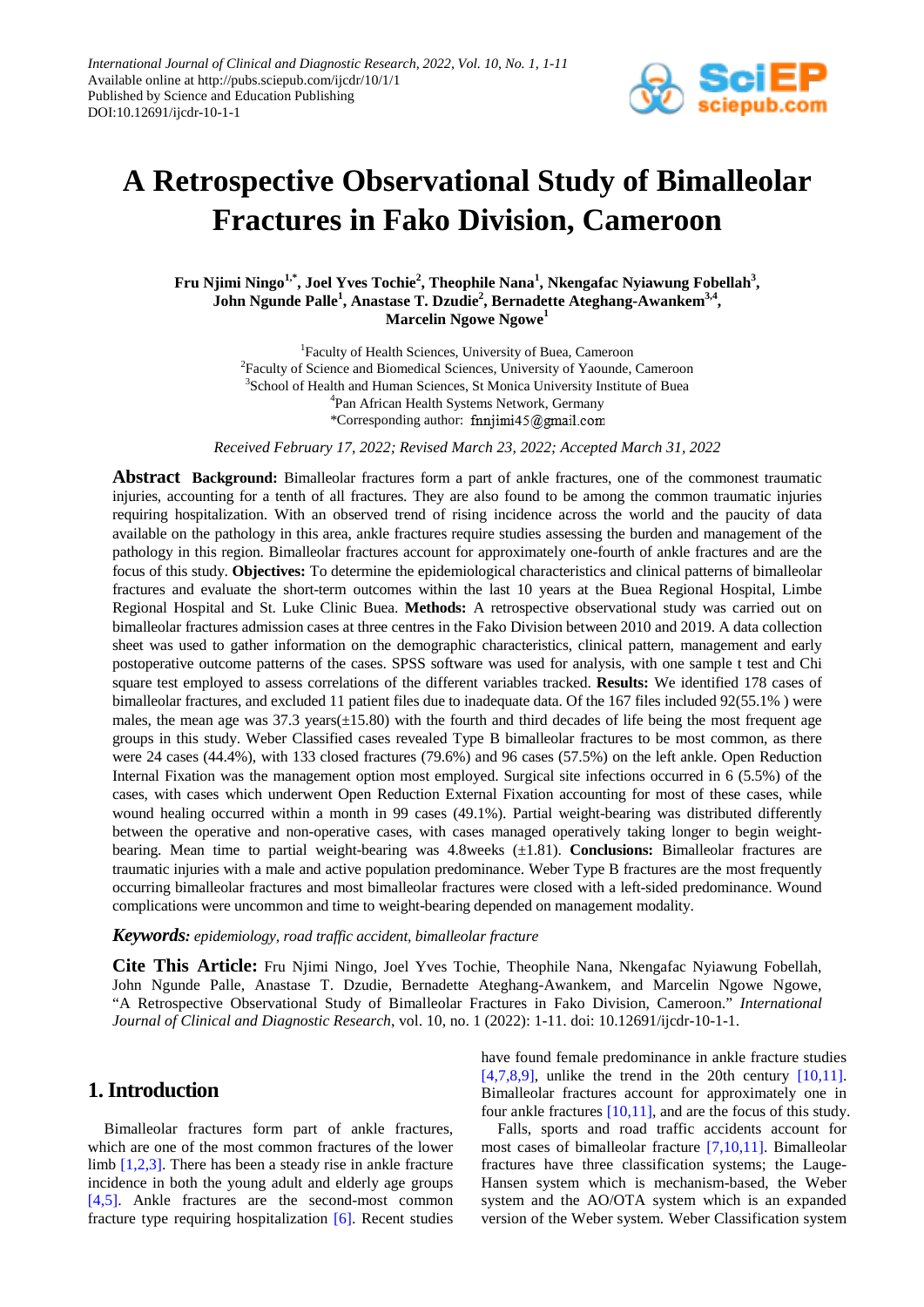of bimalleolar fractures approximates the severity of the fracture and plays a role in managemen[t \[12\].](#page-9-5)

Management of bimalleolar fractures can be nonoperative and operative, ranging from immediate weightbearing to surgery and 12 weeks non-weight-bearing, depending on the severity of the injury, rehabilitation and professional demands of each patient [\[13\].](#page-9-6) Ankle fracture severity can be defined and classified into three groups including unimalleolar, bimalleolar and trimalleolar. Bimalleolar and trimalleolar fractures have similar outcome patterns while unimalleolar fractures show a significantly different pattern [\[14\].](#page-9-7) Several studies have examined the differences between severity groups concerning functional outcomes and show conflicting results. Some concluded that a fracture severity classification is a consistent predictor of functional outcome following surgery [\[15,16,17\].](#page-9-8) However, recent work by Egol et al. concluded that the type of fracture did not influence functional recovery [\[18\].](#page-9-9) Concomitant comorbidities should be investigated as they could significantly alter the management as well as recovery profiles.

The purpose of this study is to elicit epidemiological data and clinical patterns of bimalleolar fracture cases, and assess early post-operative outcome patterns.

Bimalleolar fractures are frequent and there is not enough data on the injury in our setting. The injury is debilitating, directly altering the victim's function. Inadequate management often has long-lasting complications on the patient, decreasing their import to their family and work and adding to the overall public health burden. It is of value to carry out this research and make our findings available for Public Health policymakers and physicians.

Studies across the world on bimalleolar fractures, and ankle fractures in general, reveal the injury makes up a significant proportion of traumatic injuries. Research in Sweden by Thur et al found ankle fractures to be the second most common fracture requiring hospitalization indicative of the burden of management of this injury [\[7\].](#page-9-4) Ankle fractures are debilitating to patients, decreasing their functional capacity and, depending on the severity, for varying lengths of time. Post-treatment outcomes also impact the patient's life in terms of returning to pre-injury functionality. All the above reveal an appreciable impact of bimalleolar fractures on individual family units and the community at large. Therefore the need for literature on the pathology in our setting which would increase the literature on the injury in our setting, aid in management modalities employed and illustrate the public health burden of the injury in this region.

# **2. Research Objectives**

### **2.1. General Objective**

To determine the epidemiological characteristics and clinical patterns of bimalleolar fractures and evaluate the short-term outcome patterns.

### **2.2. Specific Objectives**

The specific objectives of this study are:

- To determine the epidemiological characteristics of bimalleolar fractures.
- To describe the clinical patterns of bimalleolar fractures.
- To determine the short-term outcome patterns.

# **3. Methodology**

### **3.1. Study Design**

This was a hospital-based retrospective observational study carried out in the surgical departments of the Limbe Regional Hospital, Buea Regional Hospital and St. Luke Clinic Buea on admission files of bimalleolar fractures between January 2010 and December 2019.

#### **3.2. Study Duration**

This study was carried out from February, 2020 to May, 2020.

### **3.3. Study Area**

This study was carried out in the aforementioned centres, all located in the South West Region.

The study was carried out in the Limbe Regional, Buea Regional Mutengene Baptist Hospital and St Luke Medical Centre. These hospitals are located in the South West region of Cameroon in the towns of Limbe, Mutengene and Buea.

The Limbe Regional Hospital (LRH) is located in the town of Limbe, head quarter of the Fako division. Limbe, former Victoria also known as the town of friendship, is a seaside city in the south west region of Cameroon with a population of about 200.000 inhabitants.

The LRH is a secondary health care facility which has the four main departments which include Internal medicine, Paediatrics, Obstetrics and Gynaecology and Surgery with each department having specialists, general practitioners and nurses.

It also has some specialized units like Ophthalmology, Dentistry, Neonatology, orthopaedic surgery, Medical imaging unit and an Intensive care unit. The hospital has one orthopaedic surgeon.

The Buea Regional Hospital is found in Buea in the Fako Division of the South West Region of Cameroon on the foot of the mount Cameroon. The hospital is made up of many units including the following: the medical unit (male and female), the surgical unit, the paediatrics unit, the maternity unit, the HIV/AIDS unit, the Laboratory unit, the X-ray unit, the haemodialysis unit, the Tuberculosis unit, the Diabetes unit, the theatre department and the Out-Patient department (OPD). Each of the Unit is headed by a specialist doctor. The Buea Regional Hospital (B.R.H) serves patients from all over Buea and its environs. It admits clients for as long as they can stay and get well and also carries out minor and major surgery such as orthopaedic surgery.

St. Luke Clinic Bokwai is a private health facility found in Buea that specializes in Orthopaedic surgery. The institution has been operational for 11 years, is adequately staffed and appropriately equipped to handle bone fracture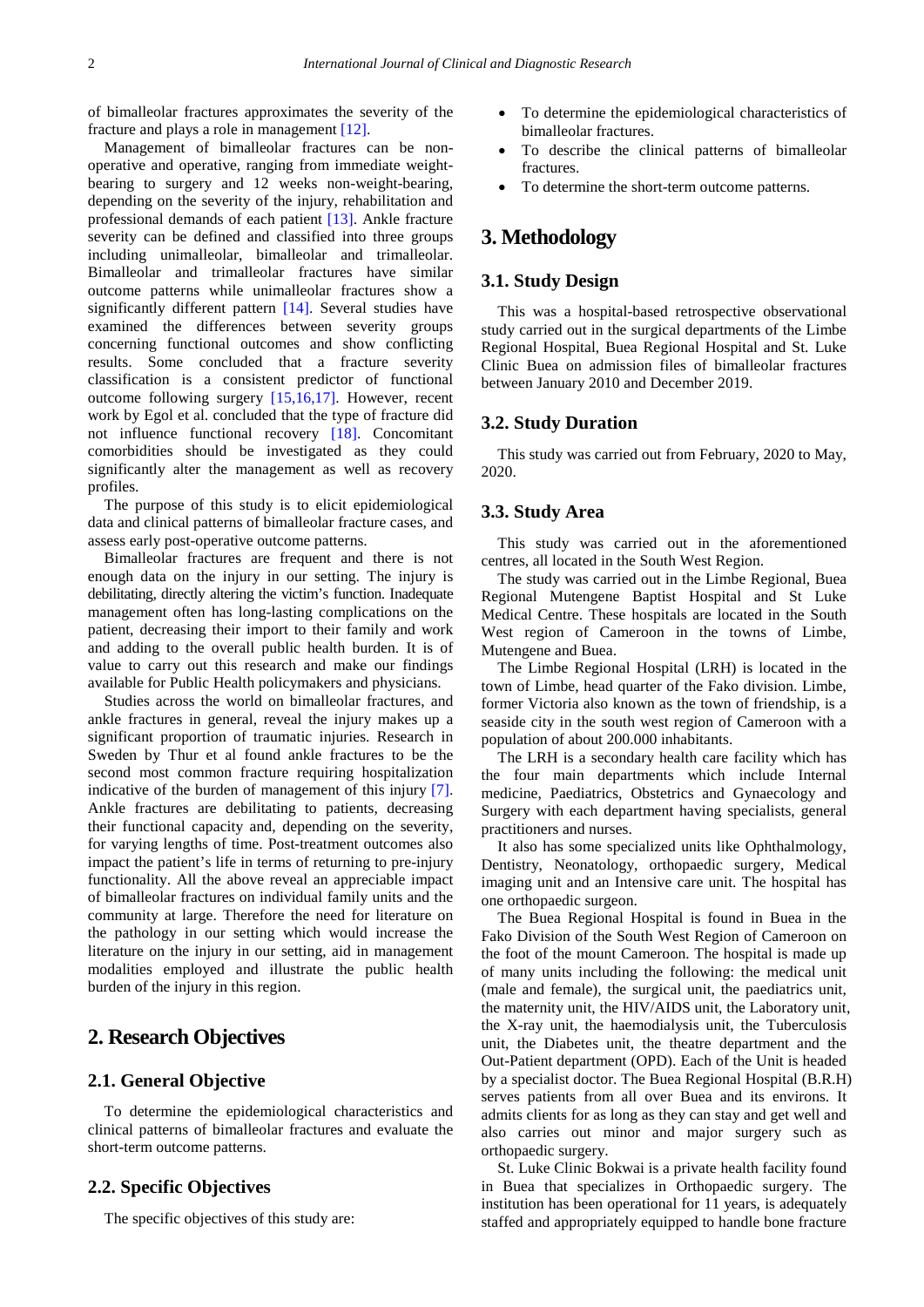cases. It is a reference center for orthopaedic cases in Fako division. It is run by an Orthopaedic surgeon and his team.

These are three of the main Orthopaedic centres in the South West region.

### **3.4. Study Population and Sampling**

The files studied were of patients diagnosed with bimalleolar fractures at the three centres included in this study from January 2010 to December 2019.

Inclusion Criteria:

Files of patients with bimalleolar fractures.

Exclusion Criteria:

Admission files lacking adequate data.

#### **3.4.1. Sampling Method**

Convenience sampling was used in this study by identifying cases of bimalleolar fracture admissions at the surgical departments of the centres included in this study.

### **3.5. Study Procedure**

#### **3.5.1. Administrative Procedure**

Ethical clearance was obtained from the institutional review board of the Faculty of Health Sciences of the University of Buea. Ethical Approval was issued on February  $4<sup>th</sup>$  2020 with reference:

2020/1127-1/UB/SG/IRB/FHS.

Administrative Authorisation from the Delegation of Public Health South West region was issued on March  $26<sup>th</sup>$  2020 with reference:

R11/MINSANTE/SWR/RDPH/PS/608/864

and from the Faculty of Health Sciences with reference 2020/664/UB/AA/VD/RC/FHS.

Administrative clearance was obtained from the Buea Regional Hospital, Limbe Regional Hospital and St. Luke Clinic Buea to carry out this study, all seen in the Appendix.

#### **3.5.2. Data Collection**

<span id="page-2-0"></span>It constituted admission file study at the surgical departments of the Buea Regional Hospital, Limbe Regional Hospital and St. Luke Clinic Buea. Admission files of patients with bimalleolar fractures were identified and retained for further study. The data on demographics, past history, bimalleolar fracture classification, management and early post-treatment outcome for each patient was obtained and recorded on a concise data collection sheet (Appendix 1).

#### **3.6. Data Management**

The data collection sheets were checked each time they were returned from the field for completeness and use of correct code. The sheets were coded with each question given nominal values for the number of options available, with the figure 9.00 attributed to unspecified data in the files. This coding sequence was then used to input data into the SPSS 23.0 software for analysis. Data was saved secretly in a computer with other backups as a precautionary measure.

Analysis of each specific objective was done as follows: Frequencies and proportions are used to describe categorical variables, while mean and standard deviation are used to describe quantitative variables. The inferential statistic used were the one sample T-test and Chi square test where appropriate. The alpha criterion for statistical significance was set at a p value of 0.05, confidence interval at 95%.

### **3.7. Ethical Considerations**

The admission files were diligently processed such that patient confidentiality was preserved. Each form identified with a serial number and core ethical principles respected in the data collection, management and analysis process.

# **4. Results**

# **4.1. Epidemiological Data**

The admission file study identified 178 cases of bimalleolar fracture. Of these, 11 files were excluded from analysis due to inadequate patient data. Hence, 167 admission files were included in this study.



**Figure 1.** Bar Chart of Bimalleolar Fracture Patient Age Distribution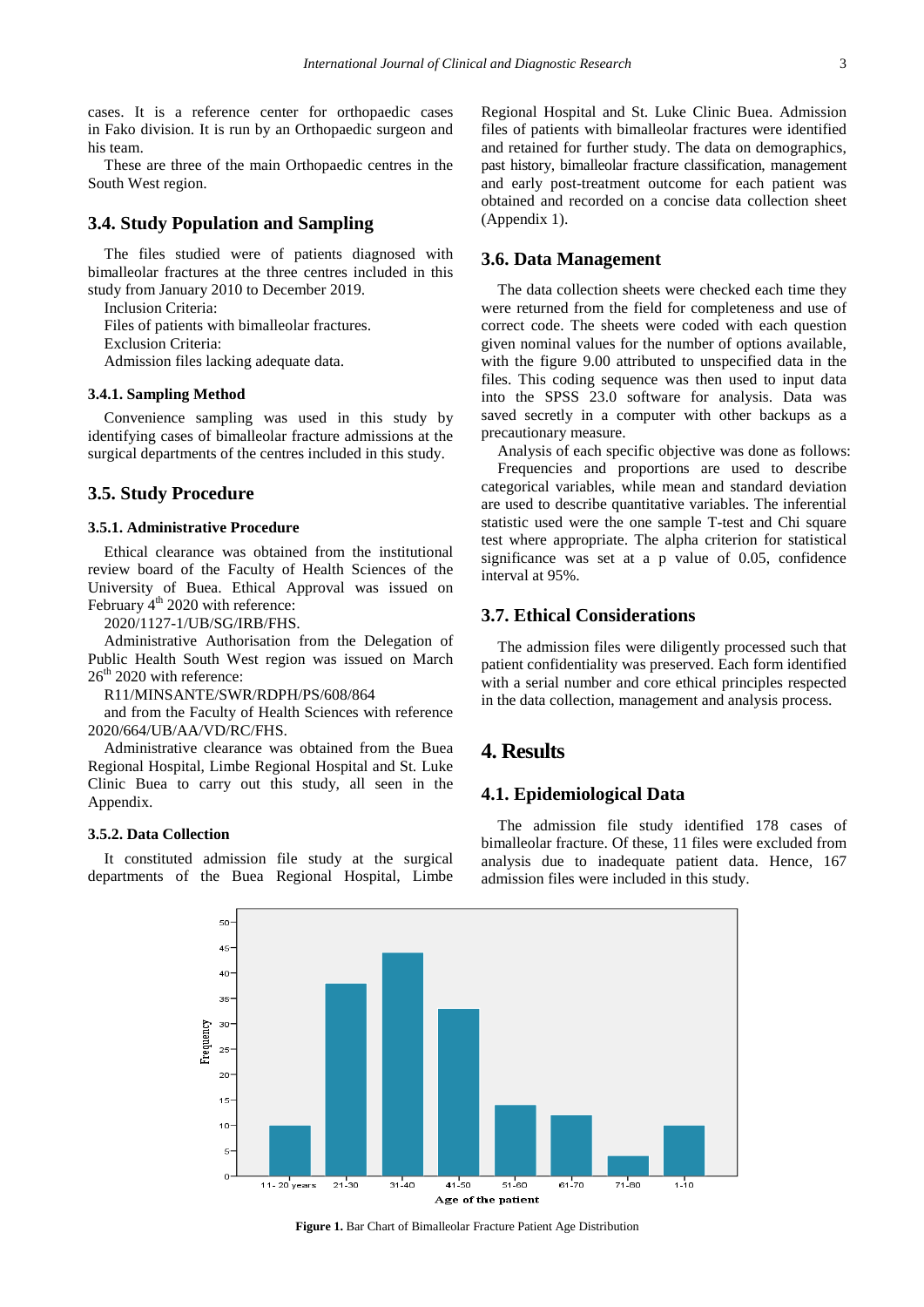<span id="page-3-0"></span>

**Figure 2.** Bar Chart of Bimalleolar Fracture Patient Occupation Distribution

#### **4.1.1. Demographic Profile**

The patient files sampled had a sex distribution of 92 males (55.1%) and 75females (44.9%)(p=0.21, 95% CI).In terms of patient age, the data indicates that bimalleolar fractures are most prevalent amongst patients between the ages 31-40 (45 cases, 26%), 21-30 (37 cases, 22.8%), and 41-50 (33 cases, 19.6%). The mean age stood at  $37.3(\pm 15.80)$ , distribution demonstrated on [Figure 1.](#page-2-0)

Bimalleolar fractures are more prevalent amongst the employed with 60 cases (35.9%), self-employed (40 cases, 24%) and students (30 cases, 18%) (p=0.00, 95% CI). It was lowest amongst the retired with 4 cases (2.4%) and unemployed with 28 cases (16.8%). Patients with university education recorded higher rates of bimalleolar fractures with 88 cases  $(52.7%)$  (p=0.00, 95% CI). The study found 27.5% of bimalleolar fractures were on pedestrians, making the set the most vulnerable group (p=0.002, 95% CI). [Figure 2](#page-3-0) shows the distribution of the cases according to occupation.

[Table 1](#page-3-1) below shows the demographic characteristics of the patients in this study.

<span id="page-3-1"></span>

| Demographic Category     |                              | Frequency      | Percentage (%) | Mean             | <b>SD</b> |
|--------------------------|------------------------------|----------------|----------------|------------------|-----------|
| Characteristics          |                              |                |                |                  |           |
|                          | $1 - 10$                     | 10             | 6.0            | 37.3             | 16        |
|                          | $11-20$                      | 10             | 6.0            |                  |           |
|                          | $21 - 30$                    | 37             | 22.2           |                  |           |
|                          | $31 - 40$                    | 45             | 26.9           |                  |           |
| Age                      | $41 - 50$                    | 33             | 19.8           |                  |           |
|                          | 51-60                        | 14             | 8.4            |                  |           |
|                          | 61-70                        | 12             | 7.2            |                  |           |
|                          | 71-80                        | $\overline{4}$ | 2.4            |                  |           |
|                          | No response                  | $\overline{2}$ | 1.2            |                  |           |
|                          |                              |                |                | P-value $(0.05)$ | CI        |
| <b>Sex</b>               | Male                         | 92             | 55.1           | 0.21             | 95%       |
|                          | Female                       | 75             | 44.9           |                  |           |
|                          | Not attended                 | 10             | 6.0            | 0.00             | 95%       |
|                          | Primary                      | 16             | 9.6            |                  |           |
| <b>Educational level</b> | Secondary                    | 44             | 26.3           |                  |           |
|                          | University/College education | 88             | 52.7           |                  |           |
|                          | No response                  | 9              | 5.4            |                  |           |
|                          | Employed                     | 60             | 35.9           | 0.00             | 95%       |
| Occupation               | Self-employed                | 40             | 24.0           |                  |           |
|                          | Unemployed                   | 28             | 16.8           |                  |           |
|                          | Student                      | 30             | 18.0           |                  |           |
|                          | Retired                      | $\overline{4}$ | 2.4            |                  |           |
|                          | No response                  | 5              | 3.0            |                  |           |
|                          | Rider/Driver                 | 16             | 9.6            | 0.002            | 95%       |
| Patient's status         | Passenger                    | 28             | 16.8           |                  |           |
|                          | Pedestrian                   | 46             | 27.5           |                  |           |
|                          | Others                       | 42             | 25.1           |                  |           |
|                          | No response                  | 35             | 21.0           |                  |           |

**Table 1. Socio Demographic Characteristics (N = 167)**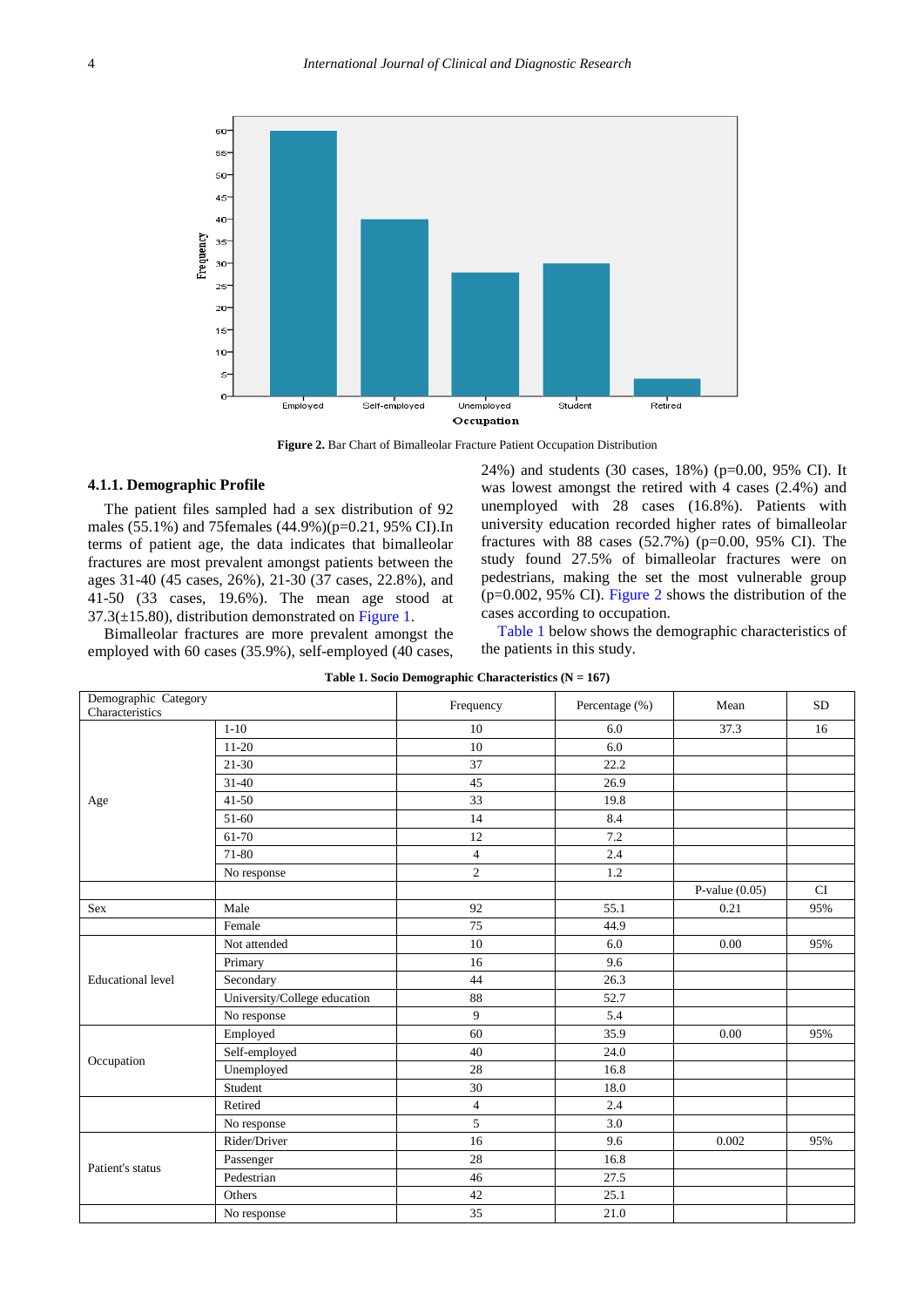<span id="page-4-0"></span>

| Mechanism of injury                  | Frequency (n)<br>$N = 167$ | Percentage $(\%)$ | P-value $(0.05)$ | CI  |
|--------------------------------------|----------------------------|-------------------|------------------|-----|
| Motorcycle/motorcycle collision      | 8                          | 4.8               | 0.00             | 95% |
| Motorcycle/motor vehicle collision   | 16                         | 9.6               |                  |     |
| Motorcycle/pedestrian collision      | 12                         | 7.2               |                  |     |
| Motor vehicle/pedestrian collision   | 24                         | 14.4              |                  |     |
| Motorized two-wheeler-bicycle        | 4                          | 2.4               |                  |     |
| Falls                                | 38                         | 22.8              |                  |     |
| Gunshot injuries                     | 28                         | 16.8              |                  |     |
| Sports injury                        | 12                         | 7.2               |                  |     |
| Pathological                         | 8                          | 4.8               |                  |     |
| Moto vehicle/motor vehicle collision | 14                         | 8.4               |                  |     |
| Unspecified                          | 3                          | 1.8               |                  |     |

**Table 2. Cause of Injury**

## **4.2. Cause of Injury**

Road traffic accidents account for as many as 78 cases (46.8%) of the bimalleolar fracture patients, falls 38 cases (22.8%) and gunshot injuries 28 cases (16.8%), constituting the major causes for ankle injury. [Table 2](#page-4-0) below details the distribution.

The study split road traffic accidents into the different likely scenarios to ascertain which vehicles are most culpable in causing bimalleolar fractures. Pedestrians (27.5%) were the most vulnerable group in the cases caused by road traffic accidents and the data shows motor vehicle accounted for the largest proportion of these crashes. Data on the speed of the vehicle on impact and the degree of energy involved in the collision was lacking however, the literature indicates bimalleolar fractures ankle fractures in general - are low energy injuries.

Gunshot injuries accounted for a significant proportion of the bimalleolar fractures in the study. In the literature on ankle fractures falls, sports and road traffic accidents account are the commonest causative scenarios. [\[10,11\]](#page-9-3)

### **4.3. Clinical Presentation**

Every patient presented with pain on the affected ankle. Most patients also presented with limb deformity, inability to bear weight and swelling as seen in [Table 3](#page-4-1) below.

**Table 3. Symptoms On Presentation.**

<span id="page-4-1"></span>

| <b>Symptoms</b>           | Frequency | Percent |
|---------------------------|-----------|---------|
| Pain                      | 167       | 100     |
| Limb deformity            | 121       | 72.5    |
| Inability to move         | 135       | 80.8    |
| Swelling of foot or ankle | 94        | 56.3    |

Traumatic injuries, specifically bone fractures, present this pattern of symptomatology however psychological response ranges from conservation withdrawal through the spectrum of denial, anxiety, anger and in some cases depression. Various causes of psychological disturbance in trauma patients have been elicited. These include pain, the acute and unexpected nature of the events, and these include in-hospital management like procedures and interventions necessary to resuscitate and stabilize the patients. Specific problems that concern the trauma patient psychologically include helplessness, humiliation, threat to body image and mental symptoms. In some cases the patients suffer from depression, delirium and

post-traumatic stress disorder. Some interventions which prevent and limit such conditions include adequate pain relief, prevention of sleep and sensory deprivation, providing familiar surroundings and careful explanations and reassurance of the patient about their condition. Psychotherapy and pharmacological management are necessary in some cases. [\[19\]](#page-9-10)

### **4.4. Medical History**

The study investigated the presence of relevant past history in the cases of bimalleolar fracture identified. Medical information likely to affect patient outcomes were investigated, and most patients did not have any relevant comorbidities as shown in [Table 4](#page-4-2) below.

**Table 4. Comorbidities**

<span id="page-4-2"></span>

| History           | Frequency | Percent $(\% )$ |
|-------------------|-----------|-----------------|
| Diabetes mellitus |           |                 |
| Obesity           |           | 4.≀             |

Majority of patients reported drinking alcohol (107 cases, 64.1%). However, just 14 cases (8.4%) reported smoking cigarettes. Majority (57, 76.6%) of female patients were not menopausal.

Diabetes Mellitus has been shown to have a deleterious effect on wound healing which is in line with the pathophysiology of the disease. [\[20\]](#page-9-11) Adequate blood glucose control is important in gaining optimal recovery in cases managed operatively with a past history of Diabetes. In this study, 12 cases (7.2%) had a past history of Diabetes.

Obesity was tracked in this study as the condition has been shown to predispose individuals to greater severity of ankle fractures. [\[21\]](#page-9-12) Studies also found the condition to have no impact on recovery patterns following management. [\[22,23\]](#page-9-13) Obesity was seen in 8 cases(4.8%).

Smoking is an important risk factor for the occurrence of postoperative complications in ankle fracture patients. [\[22\]](#page-9-13) Alcohol abusers were shown to suffer ankle fractures as the most common fracture in a study by Marley et al (2015). [\[23\]](#page-9-14)

### **4.5. Clinical Pattern**

The data revealed 133 cases were closed fractures (79.6%), while 96(57.5%) of the fractures were on the left ankle as shown in [Table 5](#page-5-0) below.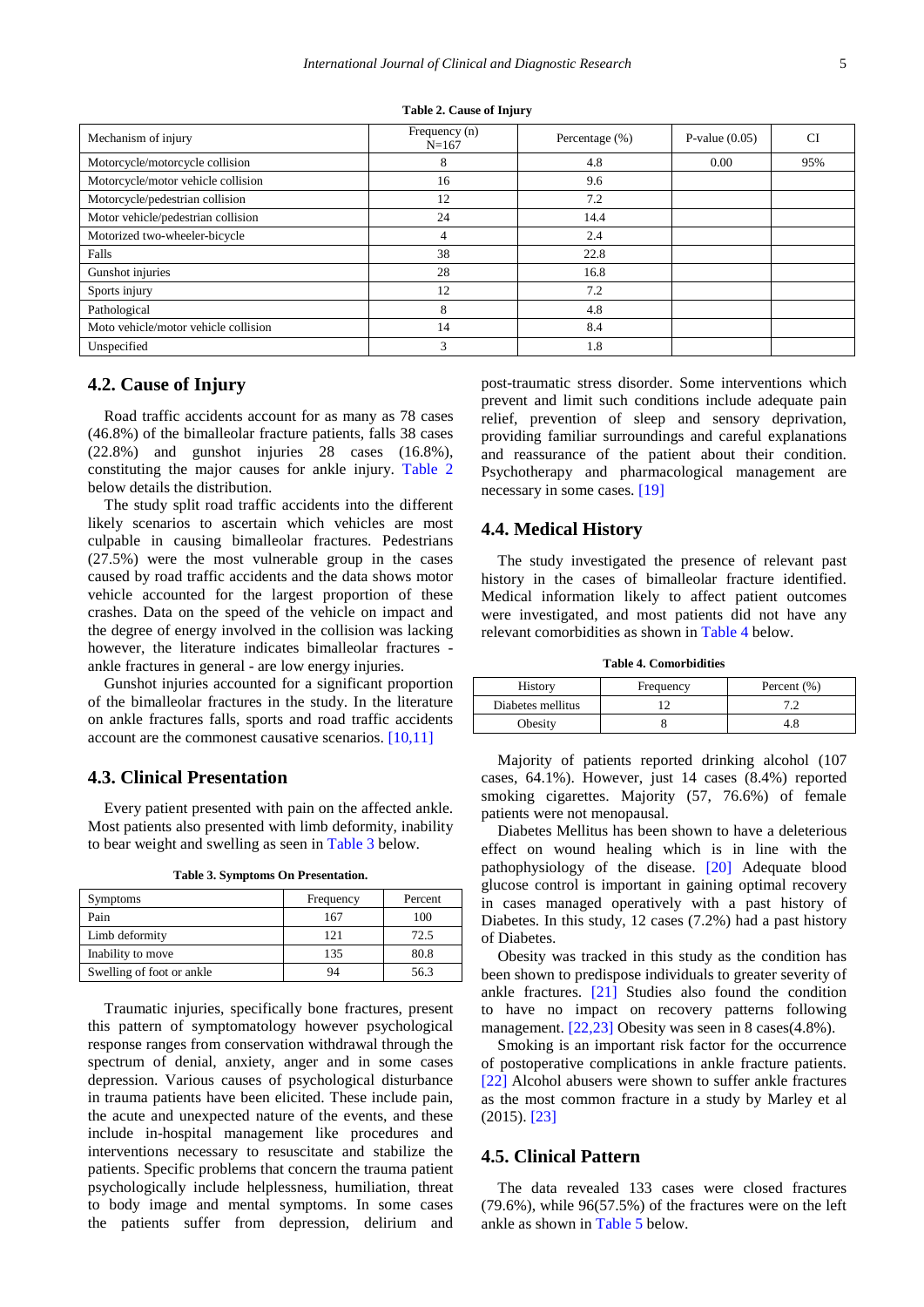<span id="page-5-0"></span>

|                  |             |         | Frequency (n)<br>$N = 167$ | P-value<br>(0.05) | CI  |
|------------------|-------------|---------|----------------------------|-------------------|-----|
| Fracture type    | Open        | 32      | 19.2%                      | 0.00              | 95% |
|                  | Closed      | 13<br>3 | 79.6%                      |                   |     |
|                  | Unspecified | 2       | 1.2%                       |                   |     |
| Side of fracture | Right       | 65      | 38.9%                      |                   |     |
|                  | Left        | 96      | 57.5%                      |                   |     |
|                  | Unspecified | 6       | 3.6%                       |                   |     |

**Table 5. Open or Closed, And Side Of Fracture.**

The Weber Classification was available in 54 of the patient files studied. Of these, 46.4% were found to be Type B, while Type C was the least common bimalleolar fracture type in this study. The data distribution is shown in [Table 6](#page-5-1) below.

**Table 6. Weber Classification of Cases**

<span id="page-5-1"></span>

| <b>Weber Classification</b> | Frequency | Percentage (%) |
|-----------------------------|-----------|----------------|
| Type A                      |           | 37.0           |
| Type B                      |           | 44 4           |
| Type C                      |           | 18.5           |
| Total                       |           | 100.0          |

Road traffic accidents account for 28(51%) of the Weber classified fractures, as well as most cases of Type A and B fractures. Falls account for an equal proportion of Type C fractures as road traffic accidents. X2 test revealed a significance of 0.133, meaning the relationship between the variables is not statistically significant at p value 0.05.

There were 4 cases of obese patients with classification available, with 2 suffering Type B fracture and the other 2 Type C fracture. The association was statistically significant at a p value of 0.00(95% CI).

### **4.6. Management and Early Postoperative Outcome**

#### **4.6.1. Management**

Definitive management was mostly open reduction internal fixation as it was used in 92 cases (55.1%). Other definitive procedures were placement of cast (45 cases, 26.9%), Open reduction external fixation (9.6%), ankle sprint (6%) and arthrodesis (1.2%). The distribution was statistically significant as seen in [Table 7.](#page-5-2)

Arthrodesis in this study was carried out in cases of neglected bimalleolar fracture presenting with chronic intractable pain due to malunion arthritis. ORIF was the treatment of choice, particularly with the more severe fractures while placement of cast was most utilised in the less severe bimalleolar fractures.

Correlation of management modality and fracture classification (54 classified cases) is shown below in [Table 8.](#page-5-3)

The correlation of fracture type to management shows Type A fractures have a 50% distribution between operative and non-operative management. This ratio falls greatly for Type B fractures with 83.3% managed operatively, while Type C fractures are entirely managed operatively. The Chi Square tests are all less than 0.05 meaning there is a positive statistically significant relationship between these two variables, with management modality dependent on the fracture type.

#### **4.6.2. Outcome**

The early post-stabilisation outcomes were investigated. SSI, wound healing and onset of partial weight-bearing used as markers of progress. Among the patients that underwent surgery (110), 6(5.5%) had a SSI postoperatively, 54(49.1%) wounds healed within a month while 52(47.3%) healed after a month. Most patients started partial weight-bearing at 1 month (58 cases, 34.7%) and three weeks (39 cases, 23.4%). Complete distribution is shown in [Table 9](#page-6-0) below.

Correlation of surgical procedure to surgical site infection is shown in [Table 10](#page-6-1) below.

SSI are uncommon in this study. Cases of OREF show the highest postoperative SSI rate (25%). The p value for this correlation was 0.01, indicative of the statistical significance of the observed relationship between these 2 variables.

Diabetic patients that underwent surgery did not suffer from SSIs postoperatively, however the relationship between the variables was not statistically significant.

[Table 11](#page-6-2) below shows the correlation between surgical management and wound healing time.

<span id="page-5-2"></span>

| Procedure                           | Frequency $(n)$<br>$N = 167$ | Percentage<br>(% ) | P-value<br>(0.05) | СI  |
|-------------------------------------|------------------------------|--------------------|-------------------|-----|
| Placement of cast                   | 45                           | 26.9               | 0.00              | 95% |
| Ankle splint                        | 10                           | 6.0                |                   |     |
| Open reduction<br>internal fixation | 92                           | 55.1               |                   |     |
| Open reduction<br>external fixation | 16                           | 9.6                |                   |     |
| Arthrodesis                         | っ                            | 1.2                |                   |     |
| Unspecified                         |                              | 12.                |                   |     |

**Table 7. Management**

|  |  | <b>Table 8. Weber Classification/Management</b> |  |
|--|--|-------------------------------------------------|--|
|--|--|-------------------------------------------------|--|

<span id="page-5-3"></span>

|       |   | Management                |            |             |            |            |             |             |         |
|-------|---|---------------------------|------------|-------------|------------|------------|-------------|-------------|---------|
|       |   | Weber Classification      | ORIF       | <b>OREF</b> | Cast       | Splint     | Unspecified | Total       | P value |
|       |   | Count                     | 10         |             | 6          |            | $\Omega$    | 20          | 0.01    |
|       | A | (% Within Classification) | $(50\%)$   | $(0.0\%)$   | (30%)      | $(20.0\%)$ | $(0.0\%)$   | $(100.0\%)$ |         |
|       | B | Count                     | 18         |             |            |            |             | 24          |         |
|       |   | (% Within Classification) | $(75.0\%)$ | $(8.3\%)$   | $(8.3\%)$  | $(0.0\%)$  | $(8.3\%)$   | $(100.0\%)$ |         |
|       | C | Count                     |            |             |            |            | $\Omega$    | 10          |         |
|       |   | (% Within Classification) | $(80.0\%)$ | $(20.0\%)$  | $(0.0\%)$  | $(0.0\%)$  | $(0.0\%)$   | $(100.0\%)$ |         |
| Total |   | Count                     | 36         | 4           | 8          | 4          |             | 54          |         |
|       |   | (% Within Classification) | $(66.7\%)$ | $(7.4\%)$   | $(14.8\%)$ | $(7.4\%)$  | $(3.7\%)$   | $(100.0\%)$ |         |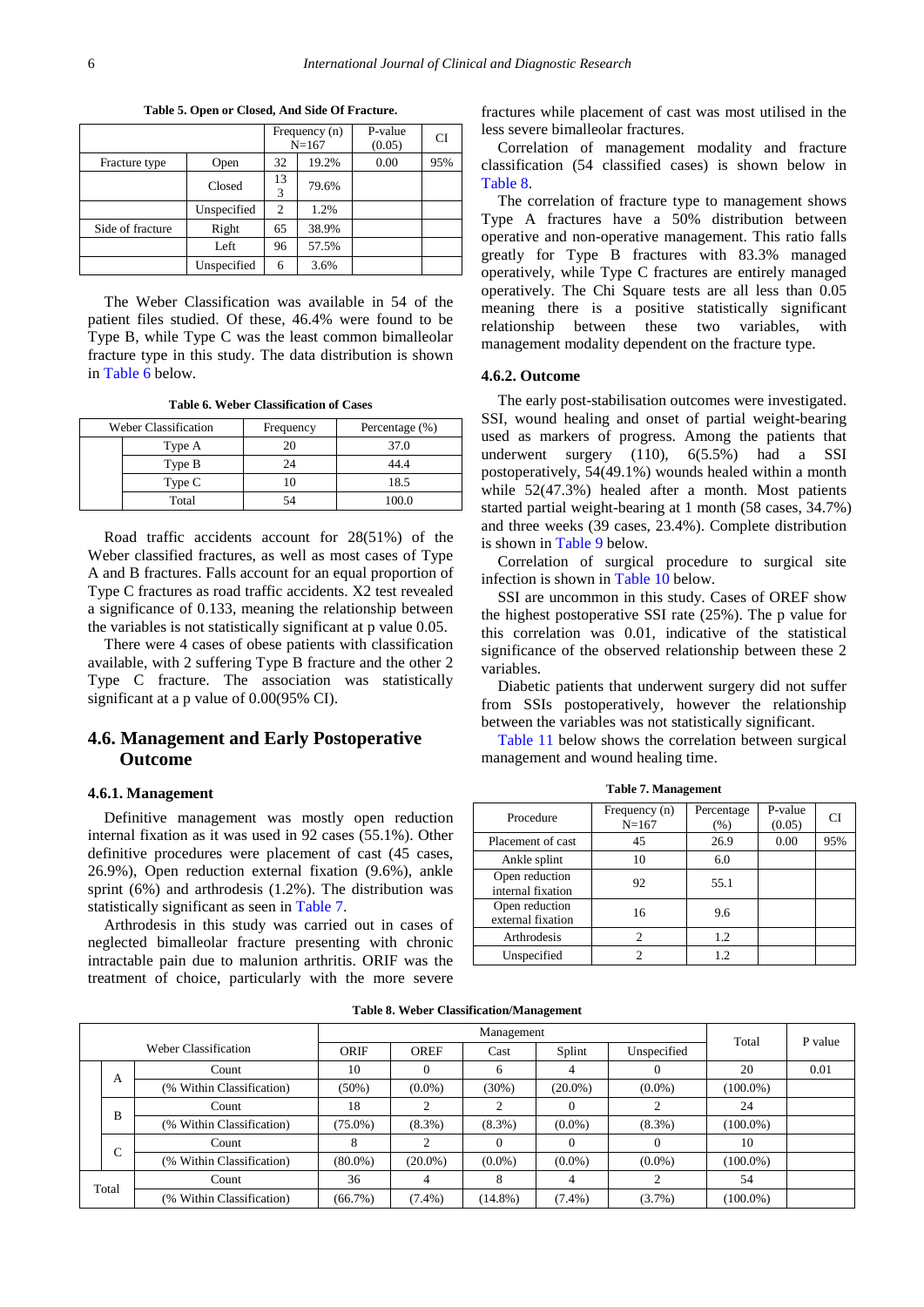#### **Table 9. Outcome**

<span id="page-6-0"></span>

| Category                                 | Frequency (n)<br>$N = 167$ | Percentage (%) | P-value $(0.05)$ | <b>CI</b> |
|------------------------------------------|----------------------------|----------------|------------------|-----------|
| Surgical Site Infection                  |                            |                | 0.00             | 95%       |
| Yes                                      | 6                          | 5.5            |                  |           |
| No                                       | 100                        | 92.7           |                  |           |
| No response                              | $\overline{4}$             | 1.8            |                  |           |
|                                          |                            |                |                  |           |
| How long after surgery for wound healing |                            |                | Mean             | <b>SD</b> |
| $< 1$ month                              | 54                         | 49.1           | 1.33             | 0.54      |
| $>1$ month                               | 52                         | 47.3           |                  |           |
| No response                              | $\overline{4}$             | 3.6            |                  |           |
|                                          |                            |                | P-value $(0.05)$ | <b>CI</b> |
| Onset of partial weight-bearing          |                            |                | 0.00             | 95%       |
| 2 weeks                                  | 18                         | 10.8           |                  |           |
| 3 weeks                                  | 39                         | 23.4           |                  |           |
| 1 month                                  | 58                         | 34.7           |                  |           |
| Less than 2 months/Greater than 1 month  | 36                         | 21.6           |                  |           |
| 2 months                                 | 10                         | 6.0            |                  |           |

#### **Table 10. Surgical Site Infection/Management**

<span id="page-6-1"></span>

| Surgical Procedure |                                  |             | Surgical Site Infection | Total       |                |         |
|--------------------|----------------------------------|-------------|-------------------------|-------------|----------------|---------|
|                    |                                  | Yes         | N <sub>0</sub>          | Unspecified |                | p value |
|                    | Open reduction internal fixation | $2(2.2\%)$  | 88(95.7%)               | $2(2.2\%)$  | $92(100.0\%)$  | 0.01    |
|                    | Open reduction external fixation | $4(25.0\%)$ | 12(75%)                 | $0(0.0\%)$  | $16(100.0\%)$  |         |
|                    | Arthrodesis                      | $0(0.0\%)$  | $2(100.0\%)$            | $0(0.0\%)$  | $2(100.0\%)$   |         |
| Total              |                                  | $6(5.5\%)$  | 102(92.7%)              | $2(1.8\%)$  | $110(100.0\%)$ |         |

#### **Table 11. Surgical Procedure/Wound Healing crosstab**

<span id="page-6-2"></span>

| Surgical Procedure |                                  |             | Wound Healing | Total        |               |         |  |
|--------------------|----------------------------------|-------------|---------------|--------------|---------------|---------|--|
|                    |                                  | Unspecified | $< 1$ month   | 1 month      |               | p value |  |
|                    | Open reduction internal fixation | $4(4.3\%)$  | 52(56.5%)     | $36(39.1\%)$ | $92(100.0\%)$ |         |  |
|                    | Open reduction external fixation | $0(0.0\%)$  | 2(12.5%)      | 14(87.5%)    | $16(100.0\%)$ |         |  |
|                    | Arthrodesis                      | $0(0.0\%)$  | $0(0.0\%)$    | $2(100.0\%)$ | $2(100.0\%)$  | 0.00    |  |
|                    | Total                            | $4(3.6\%)$  | 54(49.1%)     | 52(47.3%)    | 110(100.0%)   |         |  |

Wound healing occurred within a month in 52(56.5%) of the ORIF cases, while the OREF and Arthrodesis cases needed over a month for wound to heal. The relationship of these variables is statistically significant (0.00) at a significance level of 0.05.

Only 4 patients with a past history of Diabetes were managed operatively, ORIF for 2 and OREF for the other 2. All these cases the wound took longer than a month to heal however no statistical significance was found in this multivariate analysis.

The obese patients in this study showed a wound healing pattern of 75% within a month, and 25% after a month and this association was statistically significant at 0.006(95% CI). These obese patients also did not suffer any SSIs postoperatively (p value 0.00).

Partial weight-bearing was started most often at 1 month (58 cases, 34.7%), 03 weeks (39 cases, 23.4%) and between 1 month and 2 months (36 cases, 21.6%) following management, with mean of 4.8 weeks(SD 1.8). A cross-tabulation of definitive management and time to partial weight-bearing is shown in [Table 12.](#page-6-3)

The non-operative management options mostly began weight-bearing within a month of management, while cases managed operatively took longer to start weightbearing. The relationship between these two variables is significant.

<span id="page-6-3"></span>

| Management |                     | Partial Weightbearing |              |             |             |                                     |             |             |         |
|------------|---------------------|-----------------------|--------------|-------------|-------------|-------------------------------------|-------------|-------------|---------|
|            |                     | Unspecified           | 2 weeks      | 3 weeks     | month       | Less than 2/Greater<br>than 1 month | 2 months    | Total       | P value |
|            | Unspecified $(\% )$ | $2(100\%)$            | $0(0.0\%)$   | $0(0.0\%)$  | $0(0.0\%)$  | $0(0.0\%)$                          | $0(0.0\%)$  | $2(100\%)$  | 0.00    |
|            | Placement of cast   | $0(0.0\%)$            | $14(31.1\%)$ | 15(33.3%)   | 12(26.7%)   | $4(8.9\%)$                          | $0(0.0\%)$  | 45(100%)    |         |
|            | Ankle splint        | $0(0.0\%)$            | $2(20.0\%)$  | $6(60.0\%)$ | $2(20.0\%)$ | $0(0.0\%)$                          | $0(0.0\%)$  | $10(100\%)$ |         |
|            | ORIF                | $4(4.3\%)$            | $2(2.2\%)$   | 14(15.2%)   | 40(43.5%)   | 26(28.3%)                           | $6(6.5\%)$  | 92(100%)    |         |
|            | <b>OREF</b>         | $0(0.0\%)$            | $0(0.0\%)$   | $4(25.0\%)$ | $4(25.0\%)$ | $4(25.0\%)$                         | $4(25.0\%)$ | 16(100%)    |         |
|            | Arthrodesis         | $0(0.0\%)$            | $0(0.0\%)$   | $0(0.0\%)$  | $0(0.0\%)$  | $2(100.0\%)$                        | $0(0.0\%)$  | $2(100\%)$  |         |
| Total      |                     | $6(3.6\%)$            | 18(10.8%)    | 39(23.4%)   | 58(34.7%)   | 36(21.6%)                           | $10(6.0\%)$ | 167(100%)   |         |

**Table 12. Management/Weight-bearing**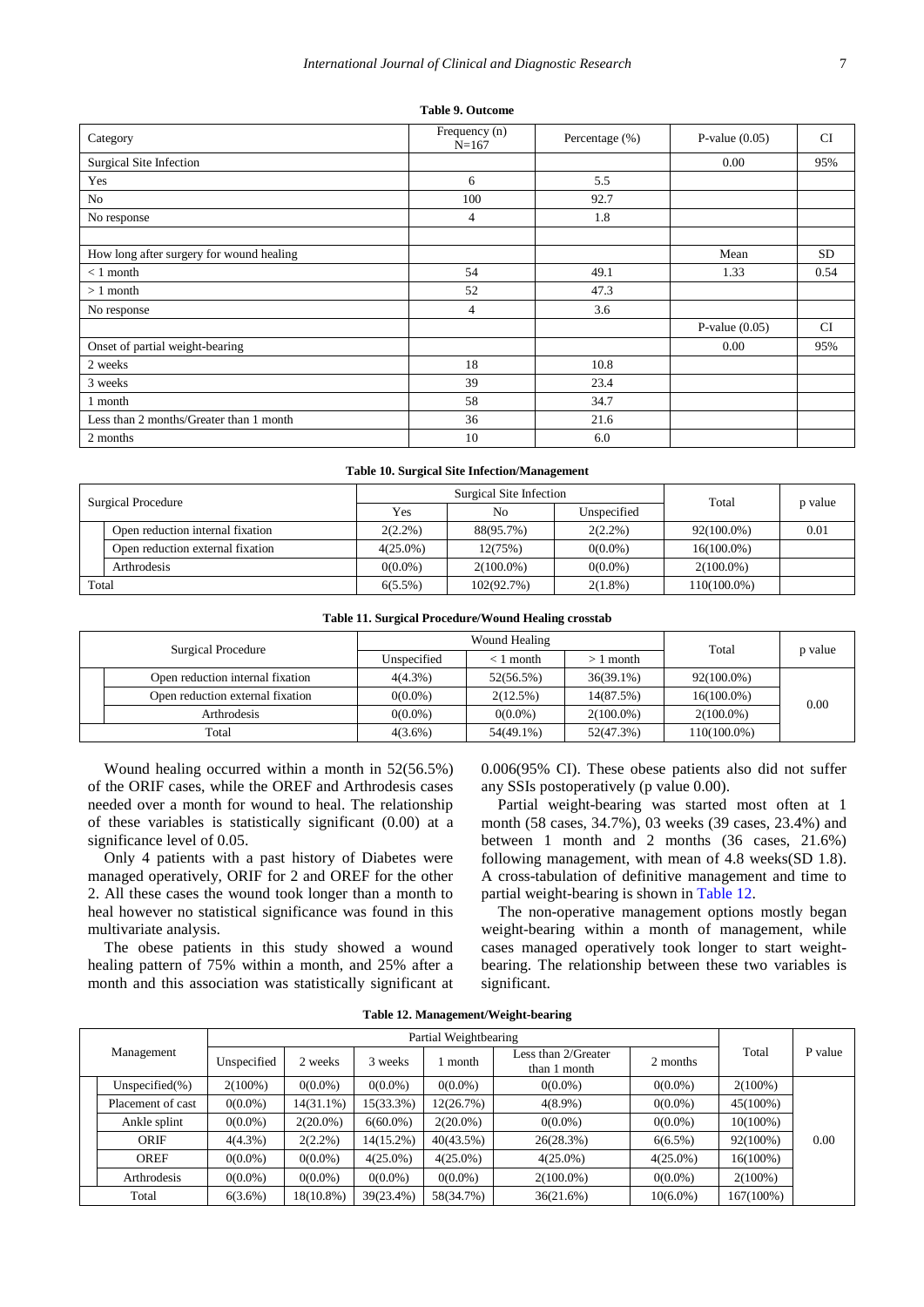# **5. Discussion, Conclusion and Recommendations**

### **5.1. Discussion**

The study aimed to determine epidemiological characteristics, clinical and early postoperative outcome patterns of bimalleolar fracture patients at three centers in the Fako Division over 10 years spanning from 2010 to 2019.

#### **5.1.1. Epidemiological Characteristics**

The epidemiological data in this study showed a higher occurrence in males (92 cases, 55.1%) which is in line with the findings of several earlier studies done in Europe and the US  $[10,11]$ , as well as the studies on the African continent. [\[3\]](#page-9-15) However, the data is not in line with the trend of greater female predominance in the more recent studies by Thur et al (2012) and Juto et al. (2018) in Europe. [\[7,9\].](#page-9-4) This could be explained by the higher incidence of road traffic accidents in Cameroon as well as the greater mobility of men relative to women compared to Europe [\[24,25\].](#page-9-16) The study showed the highest incidence in the  $3<sup>rd</sup>$  and  $4<sup>th</sup>$  decades, which mirrors the study by Ngunde et al, as well as a mean age of  $37.3$  years( $\pm 15.80$ ) which is similar to the mean age of 33.3 years (16.04) seen in Ngunde et al. [\[3\].](#page-9-15) The age distribution and mean age is similar to the data by other studies on ankle fractures quoted. [\[4,7,11,26\]](#page-9-1) Employment also proved to be a significant risk factor in the incidence of bimalleolar fractures, making up 60% of the cases in this study. This is expected as the active population engage in higher-risk circumstances than the dependent population, exposing themselves to such injuries more regularly.

#### **5.1.2. Cause of Injury**

The most common cause of injury was road traffic accidents in this study (78 cases, 46.8%), followed by falls and gunshot injuries. Studies by Sobgny et al and Chichom et al outline the high rate of RTAs in Cameroon relative to other parts of the world [\[24,25\],](#page-9-16) while Ngunde et al found pedestrians(26.52%) to be the most vulnerable to lower limb injuries as was seen in this study with pedestrians accounting for 27.5% of victims of bimalleolar fractures following a RTA. [\[3\]](#page-9-15) The study by Kuubiere et al in Tamale, Ghana found similar causes however RTAs accounted for a greater proportion of the ankle fractures  $(88.6\%)$  than seen in this study  $[26]$ . Ngunde et al also found ankle fractures to account for almost a tenth of all lower limb fractures caused by road traffic accidents. [\[3\]](#page-9-15) The studies in other parts of the world find falls the most incriminating, followed by road traffic accidents and sports, which was dissimilar to the causation distribution seen in this study. [\[7,11\]](#page-9-4)

### **5.1.3. Clinical Pattern**

Symptoms of bimalleolar fractures are well documented and mirrored by the findings in this study. Most of the cases were closed fractures (133, 79.6%) which is the distribution seen in all ankle fracture studies, however the incidence of open fractures was significantly higher than the 1 to 3% incidence seen in the literature. [\[7,9,11\]](#page-9-4) This is explained by the high impact cause of injury in this study, RTAs, compared to these studies in the West. The left-sided predominance is accounted for by the left side of vehicles being most vulnerable in road traffic accidents, which was the observed distribution in the study by Ngunde et al, as well as the study by Sakaki et al (2014). [\[3\]](#page-9-15) However, a right-sided predominance is more common in the literature. [\[4,7,9,11\]](#page-9-1)

Comorbidities investigated in this study were uncommon among the cases, however some statistically significant relationships were observed. The obese patients were found to have Type B and C bimalleolar fractures, which is similar to the study by Strauss et al who found a higher severity of bimalleolar fractures in the obese compared to the non-obese patients. [\[27\]](#page-9-18) Obese patients were also not found to have worse early postoperative outcomes, which mirrors the study by Matson et al which found a similar pattern. [\[28\]](#page-9-19) Diabetic patient correlations to outcome factors were not found to be statistically significant, indicating a need for more focused research as the literature shows Diabetes to be a significant risk factor for postoperative wound complications. [\[29,30\]](#page-9-20)

The Weber Classification of these cases was available in 54 of the admission files. Transsyndesmotic (Type B) fractures made up 24 of the cases (44%), followed by infrasyndesmotic (Type A) 37.0% and lastly suprasyndesmotic fractures (Type C) 18.5%. Similar distribution was seen in the study by Court-Brown et al. with Type B making 52% of the cases in their study, Type A 38% and Type C 10%. [\[11\]](#page-9-21)

The analysis of dependence of type of fracture on mechanism of injury found no relationship between the two variables of statistical significance. While Type A fractures were mostly female (60%), Type C mostly male(80%) and Type B evenly distributed, the data was not statistically significant. Comparatively, the study by Juto et al (2018) found a Weber Type A bimalleolar fractures to be mostly female(60.2%), Type B mostly female (60.1%) and Type C was more evenly distributed (48.7%). [\[9\]](#page-9-22)

#### **5.1.4. Management**

Management of bimalleolar fractures can either be operative or non-operative, with stability and displacement of the bony fragments being the main factors influencing the choice of management. In this study, 110 cases (65.9%) cases were managed operatively with Open Reduction Internal Fixation making up 55.1% of all management options undertaken. Open Reduction External Fixation (9.6%) was most often used in open fracture management while Arthrodesis was employed in 2 cases presenting with intractable ankle pain. Surgical management is most widely used in fracture management with a low threshold to choosing this option as studies have found better functional outcome following surgery relative to conservative management. [\[2,7\]](#page-9-23) While operative management was employed most frequently, the data revealed a more conservative approach in this subregion as surgery rates are higher in other ankle fracture studies. [\[4,7\]](#page-9-1) This could be explained by the paucity in Orthopaedic surgeons in the region and the middle to low-class socioeconomic status of these communities.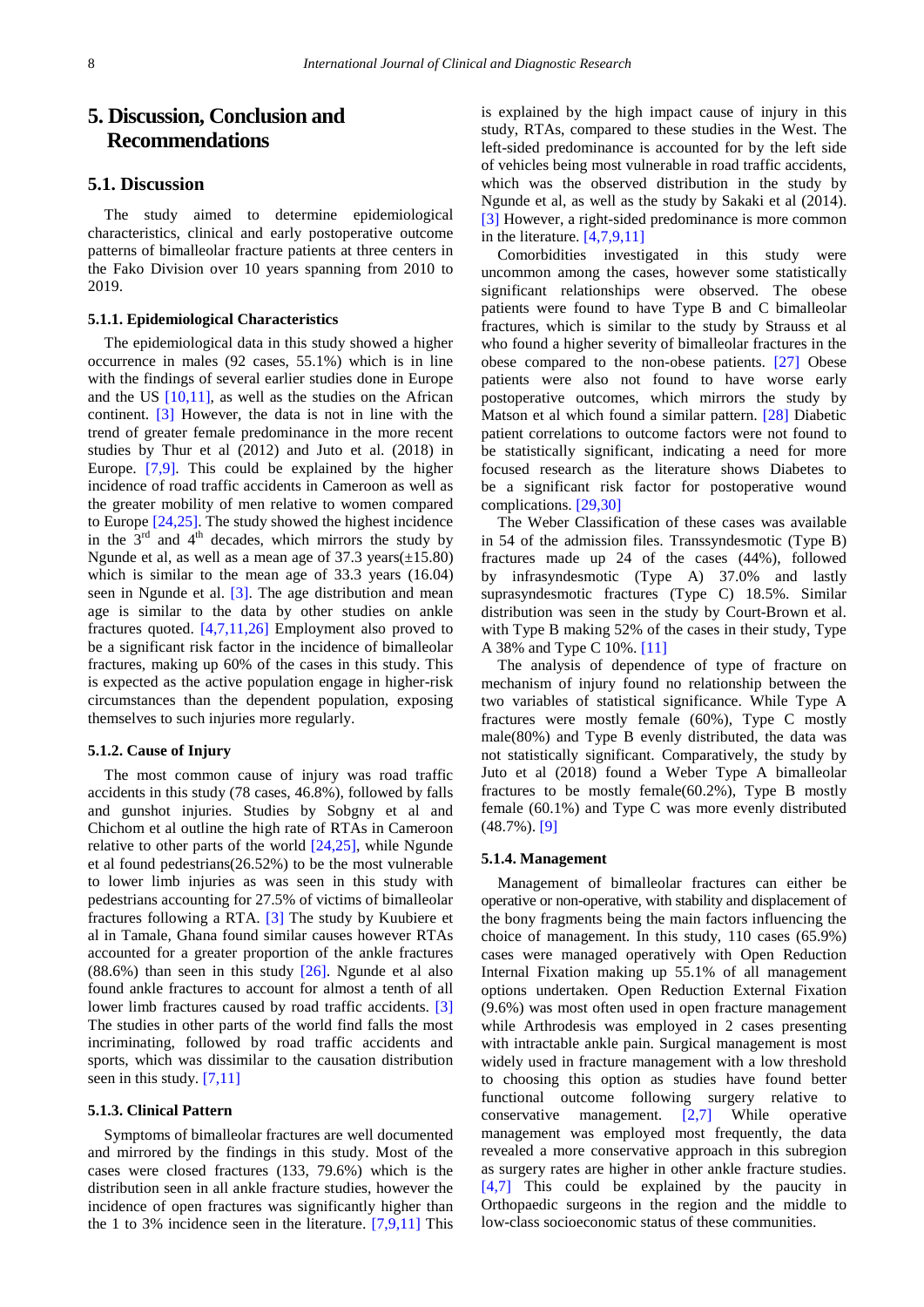The Weber Classification system of bimalleolar fractures is based on the location of fracture relative to the ankle syndesmosis. The higher the level of the fracture, the more unstable the joint and hence a need for invasive reduction of the bony fragments. As such, Type B and C fractures were almost all managed operatively. Type A bimalleolar fractures were mainly managed nonoperatively, bone fragment displacement likely reason for the proportion managed operatively which radiographic material would have helped investigate but was unavailable in the files. This correlation between the classification and management employed is in line with the literature on bimalleolar fractures. [\[2,4,11,13\]](#page-9-23)

#### **5.1.5. Outcome**

This study was admission file-based, and it assessed the short-term outcomes by investigating surgical site infection, time to wound healing, and time to partial weight-bearing. Surgical site infection occurred in 5.5% of the cases surgical cases, which falls within the 3-8% range of SSIs found in the literature [\[31,32,33,34,35\].](#page-9-24) Open Reduction External Fixation was seen as an important factor in SSI cases, as one-quarter of the OREF cases suffered a SSI. Among the major indications for OREF are open fractures, malunion and infected fracture cases all of which increase the risks for SSI hence explaining this observation in this study. Similar patterns were seen with the wound healing as OREF cases took over a month for wound to heal, as expected with an external fixator(s) in place.

The comparative study by Niloofar et al (2016) between early weight-bearing at 2 weeks and late weight-bearing at 6 weeks following ORIF of ankle fracture cases found the early weight-bearing group to have significantly better functional outcome at the 6-week postoperative checkup relative to the late weight-bearing group  $[36]$ , while Firoozabadi et al (2015) found immediate weight-bearing to be of import in management of ankle fractures managed post-operatively [\[37\].](#page-9-26)

Partial weight-bearing in this study occurred most frequently at the 1 month and 3 weeks following treatment with a mean of 4.7 weeks  $(\pm 1.8)$  (p value 0.00, CI 95%). Operative management cases began weight-bearing between 4 weeks to 8 weeks postoperatively, while the non-operative group began sooner, in less than 4 weeks.

#### **5.1.6. Strengths and Limitations**

#### **5.1.6.1. Strengths**

- This study provides data on bimalleolar fractures in Cameroon. The study reveals the prevalence of bimalleolar fractures in the region as well as its hospitalization burden to the victims.
- The data outlines various factors relevant to bimalleolar fracture management and brings out dependence relationships and trends in its occurrence and management which could be used to improve management of future bimalleolar fracture cases in the region.

#### **5.1.6.2. Limitations**

• Some admission files were incompletely filled and reduced the sample size.

• The study has data on the hospital-based bimalleolar fractures while out-patient managed cases and patients managed by bone settlers in the region are not accounted for.

The study was based on admission file data, hence longer-term outcome patterns could not be ascertained.

### **5.2. Conclusions**

Bimalleolar fractures are trauma injuries with a male and active population predominance. As has been reported in several studies in Cameroon, road traffic accidents account for most of the bimalleolar fractures in this study [\[24,25\].](#page-9-16)

Closed fractures were most prevalent, with a left-sided predominance observed. The left-sided predominance is expected with RTAs as the commonest cause of injury. Where Weber Classification was available, Type B fractures were the most prevalent followed by Type A and lastly Type C bimalleolar fractures.

Management of bimalleolar fractures, this study found, was mainly surgical and analysis revealed Weber Type B and C were almost entirely managed operatively while Type A fractures were mostly managed conservatively with cast placement or ankle splint application. Surgical Site Infections occurred in 5.5% of the cases and occurred most commonly in cases that underwent an OREF procedure. Wound healing patterns were similar to SSI patterns, with OREF cases taking longer to heal, while partial weight-bearing occurred most commonly between 3 weeks and 6 weeks following management with a mean time of 4 weeks 5 days.

### **5.3. Recommendations**

#### **5.3.1. Faculty of Health Sciences**

The paucity of data on the topic in the Fako division is significant, given bimalleolar fractures occur frequently in our setting. There is a need for more studies to be carried out on the topic, for comparative purposes and to improve the data available on bimalleolar fractures in the region.

#### **5.3.2. Health Facilities**

Medical research hinges greatly on hospital records of admissions over the years with admission files being pivotal in future studies requiring retrospective analysis. It is vital relevant medical information be documented in the patient files, beginning with a history of the illness, clear outline of investigations and diagnosis, and in-hospital follow-up. We cannot overemphasise the necessity of filling admission files as this study suffered from a lack of radiological and classification information on these bimalleolar fractures files perused.

The data from this study revealed time to partial weight-bearing in operative cases to be longer than the optimal time found in the literature for the management of ankle fractures. Beginning weight-bearing at 2 weeks postoperatively has been shown to yield better functional outcome than late weight-bearing regimes [\[37\].](#page-9-26)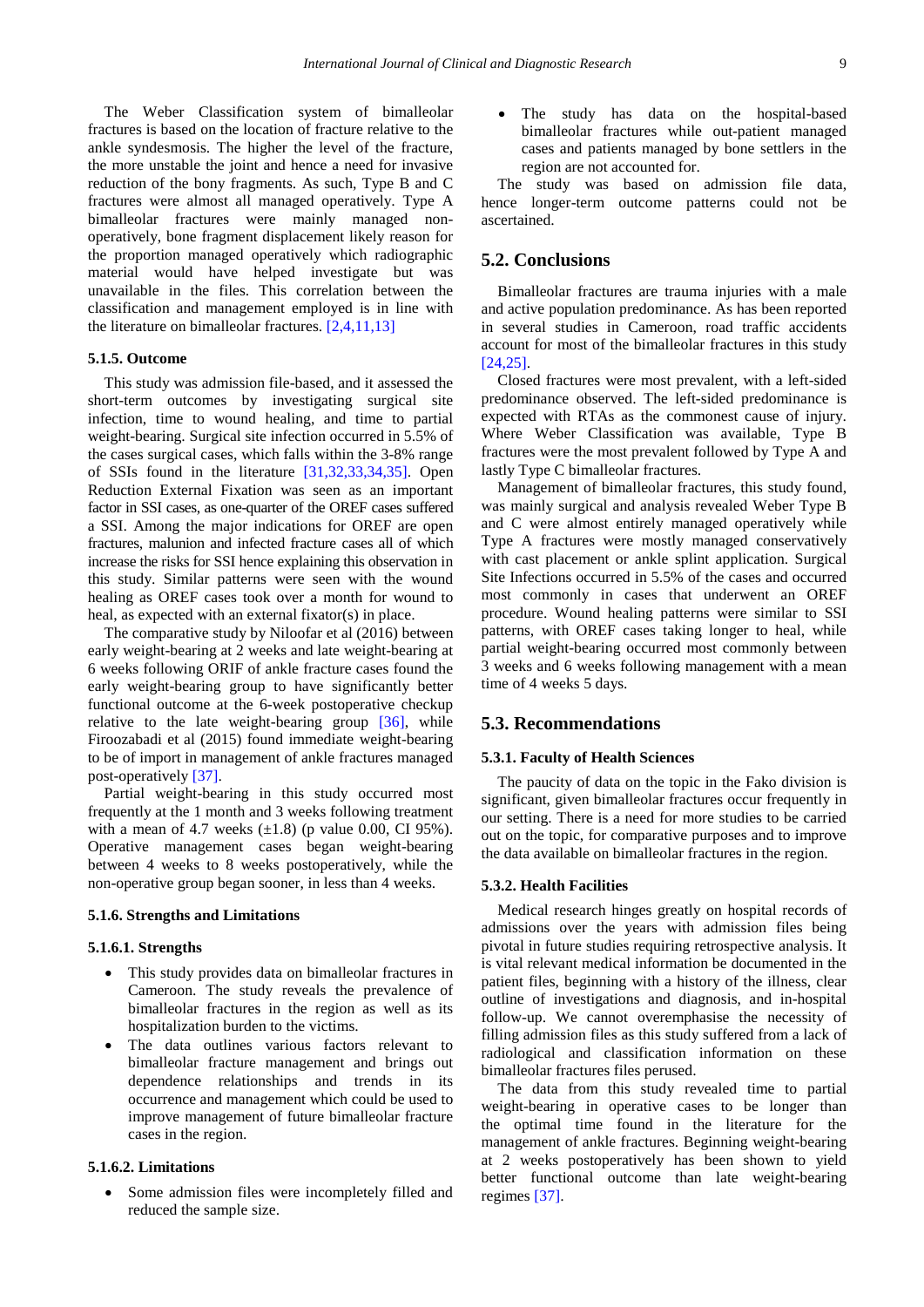# **References**

- <span id="page-9-0"></span>[1] SvenskaFrakturregistret [Internet]. [cited 2020 Jul 23]. Available from: https://sfr.registercentrum.se/
- <span id="page-9-23"></span>[2] Court-Brown CM, Caesar B. Epidemiology of adult fractures: A review. Injury. 2006 Aug 1; 37(8): 691-7.
- <span id="page-9-15"></span>[3] Ngunde PJ, Akongnwi ACN, Mefire CA, Puis F, Gounou E, Nkfusai NC, et al. Prevalence and pattern of lower extremity injuries due to road traffic crashes in Fako Division, Cameroon. Pan Afr Med J [Internet]. 2019 Jan 30 [cited 2020 Jul 23]; 32. Available from:

https://www.ncbi.nlm.nih.gov/pmc/articles/PMC6522147/.

- <span id="page-9-1"></span>[4] Elsoe R, Ostgaard SE, Larsen P. Population-based epidemiology of 9767 ankle fractures. Foot Ankle Surg Off J EurSoc Foot Ankle Surg. 2018 Feb; 24(1): 34-9.
- [5] Kannus P, Palvanen M, Niemi S, Parkkari J, Jrvinen M. Increasing number and incidence of low-trauma ankle fractures in elderly people: finnish statistics during 1970-2000 and projections for the future. Bone. 2002 Sep 1; 31(3): 430-3.
- <span id="page-9-2"></span>[6] Somersalo A, Paloneva J, Kautiainen H, Lönnroos E, Heinänen M, Kiviranta I. Incidence of fractures requiring inpatient care. ActaOrthop. 2014 Sep 1; 85(5): 525-30.
- <span id="page-9-4"></span>[7] Thur CK, Edgren G, Jansson K-Å, Wretenberg P. Epidemiology of adult ankle fractures in Sweden between 1987 and 2004. ActaOrthop. 2012 Jun 1; 83(3): 276-81.
- [8] KJ, Lurie J, Zhou W, Sparks MB, Cantu RV, Sporer SM, et al. Ankle Fractures in the Elderly: What You Get Depends on Where You Live and Who You See. J Orthop Trauma. 2005 Oct; 19(9): 635-639.
- <span id="page-9-22"></span>[9] Juto H, Nilsson H, Morberg P. Epidemiology of Adult Ankle Fractures: 1756 cases identified in Norrbotten County during 2009-2013 and classified according to AO/OTA. BMC MusculoskeletDisord. 2018 Dec 13; 19(1): 441.
- <span id="page-9-3"></span>[10] Daly PJ, Fitzgerald RH, Melton LJ, Llstrup DM. Epidemiology of ankle fractures in Rochester, Minnesota. ActaOrthop Scand. 1987 Jan 1; 58(5): 539-44.
- <span id="page-9-21"></span>[11] Court-Brown CM, McBirnie J, Wilson G. Adult ankle fractures an increasing problem? ActaOrthop Scand. 1998 Jan 1; 69(1): 43-7.
- <span id="page-9-5"></span>[12] Weber classification of ankle fractures | Radiology Reference Article | Radiopaedia.org [Internet]. [cited 2020 Aug 10]. Available from: https://radiopaedia.org/articles/weber-classification-of-anklefractures.
- <span id="page-9-6"></span>[13] Hsu RY, Bariteau J. Management of ankle fractures. R I Med J 2013. 2013 May 1; 96(5): 23-7.
- <span id="page-9-7"></span>[14] Segal G, Elbaz A, Parsi A, Heller Z, Palmanovich E, Nyska M, et al. Clinical outcomes following ankle fracture: a cross-sectional observational study. J Foot Ankle Res [Internet]. 2014 Nov 28 [cited 2020 Aug 10]; 7. Available from: https://www.ncbi.nlm.nih.gov/pmc/articles/PMC4252004/.
- <span id="page-9-8"></span>[15] Broos PL, Bisschop AP. Operative treatment of ankle fractures in adults: correlation between types of fracture and final results. Injury. 1991 Sep; 22(5): 403-6.
- [16] Lindsjö U. Operative treatment of ankle fracture-dislocations. A follow-up study of 306/321 consecutive cases. ClinOrthop. 1985 Oct; (199): 28-38.
- [17] Hancock MJ, Herbert RD, Stewart M. Prediction of outcome after ankle fracture. J Orthop Sports PhysTher. 2005 Dec; 35(12): 786-92.
- <span id="page-9-9"></span>[18] Egol KA, Tejwani NC, Walsh MG, Capla EL, Koval KJ. Predictors of short-term functional outcome following ankle fracture surgery. J Bone Joint Surg Am. 2006 May; 88(5): 974-9.
- <span id="page-9-10"></span>[19] Mohta M, Sethi AK, Tyagi A, Mohta A. Psychological care in trauma patients. Injury. 2003 Jan; 34(1):17-25.
- <span id="page-9-11"></span>[20] Miller AG, Margules A, Raikin SM. Risk factors for wound complications after ankle fracture surgery. Dep Orthop Surg Fac Pap. 2012 Nov 21; 94(22): 2047-52.
- <span id="page-9-12"></span>[21] King CM, Hamilton GA, Cobb M, Carpenter D, Ford LA. Association between ankle fractures and obesity. J Foot Ankle Surg Off Publ Am Coll Foot Ankle Surg. 2012 Oct; 51(5): 543-7.
- <span id="page-9-13"></span>[22] Nåsell H, Ottosson C, Törnqvist H, Lindé J, Ponzer S. The impact of smoking on complications after operatively treated ankle fractures--a follow-up study of 906 patients. J Orthop Trauma. 2011 Dec; 25(12): 748-55.
- <span id="page-9-14"></span>[23] Marley W, Kelly G, Thompson N. Alcohol-Related Fracture Admissions: A Retrospective Observational Study. Ulster Med J. 2015 May; 84(2): 94-7.
- <span id="page-9-16"></span>[24] Chichom-Mefire A, Palle-Ngunde J, Fokam PG, Mokom-Awa A, Njock R, Ngowe-Ngowe M. Injury patterns in road traffic victims comparing road user categories: Analysis of 811 consecutive cases in the emergency department of a level I institution in a lowincome country. Int J Surg Open. 2018 Jan 1; 10: 30-6.
- [25] Sobngwi J, Bhatti J, Kounga G, Salmi L-R, Lagarde E. Road traffic crashes on the Yaounde-Douala road section, Cameroon. Accid Anal Prev. 2010 Mar 1; 42: 422-6
- <span id="page-9-17"></span>[26] Kuubiere CB, Alhassan A, Majeed SF. Management of complex ankle fracture: A Ghanaian experience. J Med Biomed Sci. 2012;  $1(4): 1-6.$
- <span id="page-9-18"></span>[27] Strauss EJ, Frank JB, Walsh M, Koval KJ, Egol KA. Does obesity influence the outcome after the operative treatment of ankle fractures? J Bone Joint Surg Br. 2007 Jun 1; 89-B(6): 794-8.
- <span id="page-9-19"></span>[28] Matson AP, Morwood MP, Peres Da Silva A, Cone EB, Hurwitz SR, Zura RD. Obese Patients Have Fewer Wound Complications Following Fixation of Ankle Fractures. Foot Ankle Spec. 2017 Oct; 10(5): 435-40.
- <span id="page-9-20"></span>[29] Ganesh SP, Pietrobon R, Cecílio WAC, Pan D, Lightdale N, Nunley JA. The impact of diabetes on patient outcomes after ankle fracture. J Bone Joint Surg Am. 2005 Aug; 87(8): 1712-8.
- [30] Miller AG, Margules A, Raikin SM. Risk factors for wound complications after ankle fracture surgery. Dep Orthop Surg Fac Pap. 2012 Nov 21; 94(22): 2047-52.
- <span id="page-9-24"></span>[31] Harager K, Hviid K, Jensen CM, Schantz K. Successful immediate weight-bearing of internal fixated ankle fractures in a general population. J Orthop Sci Off J Jpn Orthop Assoc. 2000; 5(6): 552-4.
- [32] Srinivasan CM, Moran CG. Internal fixation of ankle fractures in the very elderly. Injury. 2001 Sep; 32(7): 559-63.
- [33] Roberts RS. Surgical treatment of displaced ankle fractures. Clin Orthop. 1983 Feb; (172): 164-70.
- [34] Makwana NK, Bhowal B, Harper WM, Hui AW. Conservative versus operative treatment for displaced ankle fractures in patients over 55 years of age. A prospective, randomised study. J Bone Joint Surg Br. 2001 May; 83(4): 525-9.
- [35] Thangarajah T, Prasad PSV, Narayan B, Surgical Site Infections Following Open Reduction and Internal Fixation of Ankle Fractures. Open Orthop J [Internet]. 2009 Jul 22 [cited 2020 Aug 3]; 3(1). Available from: https://openorthopaedicsjournal.com/VOLUME/3/PAGE/56/.

- <span id="page-9-25"></span>[36] Dehghan N, McKee MD, Jenkinson RJ, Schemitsch EH, Stas V, Nauth A, et al. Early Weightbearing and Range of Motion Versus Non-Weightbearing and Immobilization After Open Reduction and Internal Fixation of Unstable Ankle Fractures: A Randomized Controlled Trial. J Orthop Trauma. 2016 Jul; 30(7): 345-52.
- <span id="page-9-26"></span>[37] Firoozabadi R, Harnden E, Krieg JC. Immediate Weight-Bearing after Ankle Fracture Fixation [Internet]. Vol. 2015, Advances in Orthopedics. Hindawi; 2015 [cited 2020 Aug 4]. p. e491976. Available from:

https://www.hindawi.com/journals/aorth/2015/491976/.